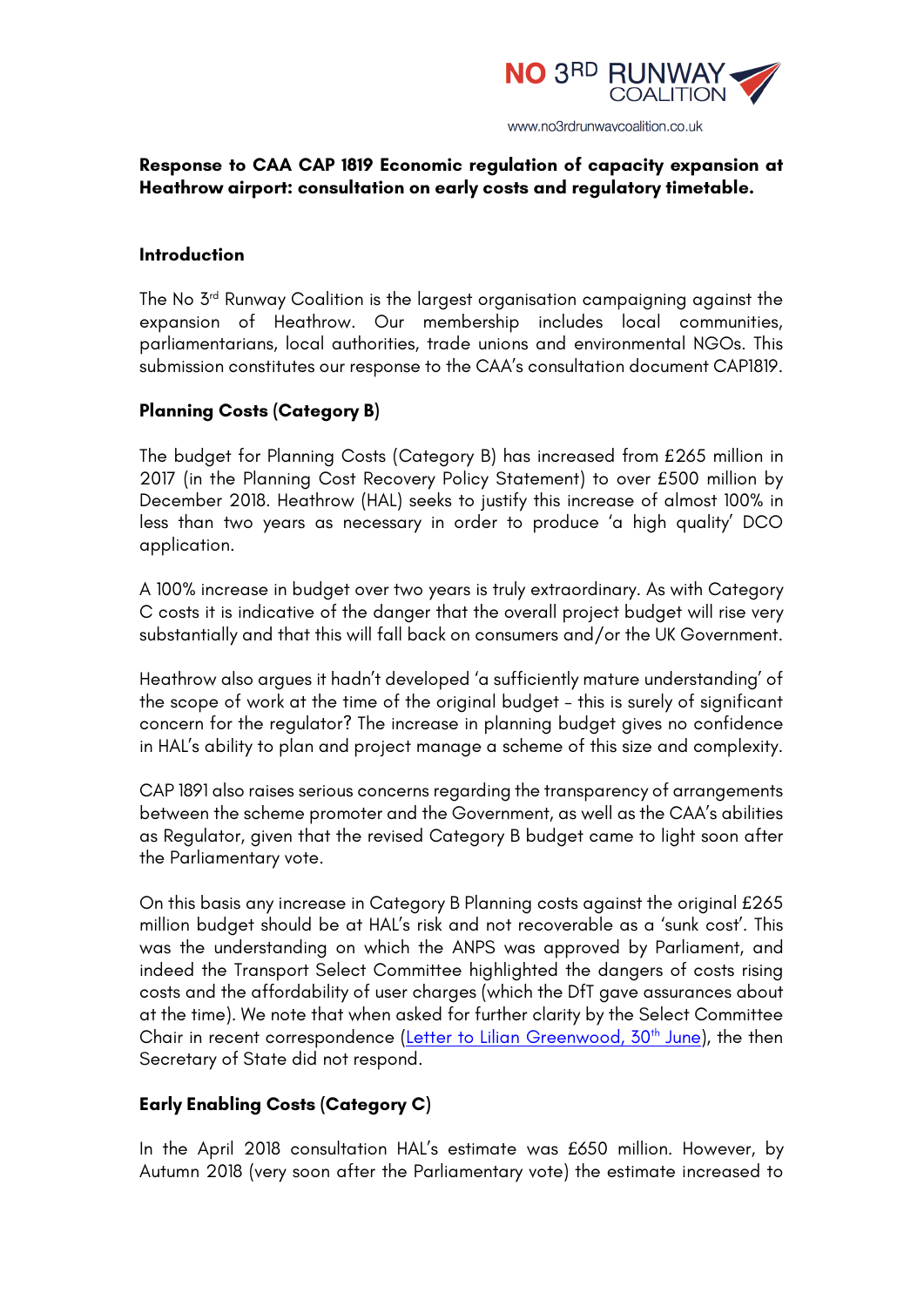

www.no3rdrunwaycoalition.co.uk

£1.6 billion (250% increase) and this was increased again in July 2019 to £2.4 billion, equivalent to 370% increase in less than two years!

This cannot be justified by referring to Heathrow's lack of maturity of understanding of the project. Risk analysis and sensitivity testing using Treasury Green Book guidance would have revealed the impact of what are now exposed as highly optimistic assumptions.

This increase has been justified on the grounds the Early Category C Enabling Works are needed to meet the target opening date of 2026 (which had been advised to Parliament and formed a key assumption in a third runway's economic case). By way of response the CAA has asked HAL to model options including delaying opening of the runway for one year and the cessation of all work on expansion in September or October 2019 'until political or regulatory certainty is provided'.

There is now a real danger that if the CAA and/or Government accepts the principle that risks should be passed on to consumers – to the point that Heathrow will be uncompetitive and unattractive to users – this will become the thin end of the wedge. This will lead to a situation where ultimately the project will have to be directly or indirectly supported by the UK taxpayer. In plain language there is now a considerable risk that Heathrow expansion will end up being state aided or supported.

This will be to the detriment of UK consumers, the UK economy, achieving regional balance and the environment.

Any increase in Early Category C costs above the original £650 million budget should be wholly at Heathrow's risk and not recoverable from passengers and freight users through the RAB model should the project not go forwards.

#### **Business Planning**

Despite noting the overall projected cost of the project to opening of the runway, £14 billion, 'came under pressure' in 2018, the scheme total budget has not yet been reviewed, although the CAP notes HAL has developed a masterplan 'consistent with the original budget'. It is unclear how far the budget has been subject to independent review so far.

However, the section on Business Planning notes the risks that the DCO (planning) application might not proceed, that there could be judicial challenges and that there are political risks associated with the DCO ratification in late 2021.

The Business Plan section (para 3.6) also contemplates further risks, including scenarios 'with the date for runway opening delayed until 2029 or 2030'.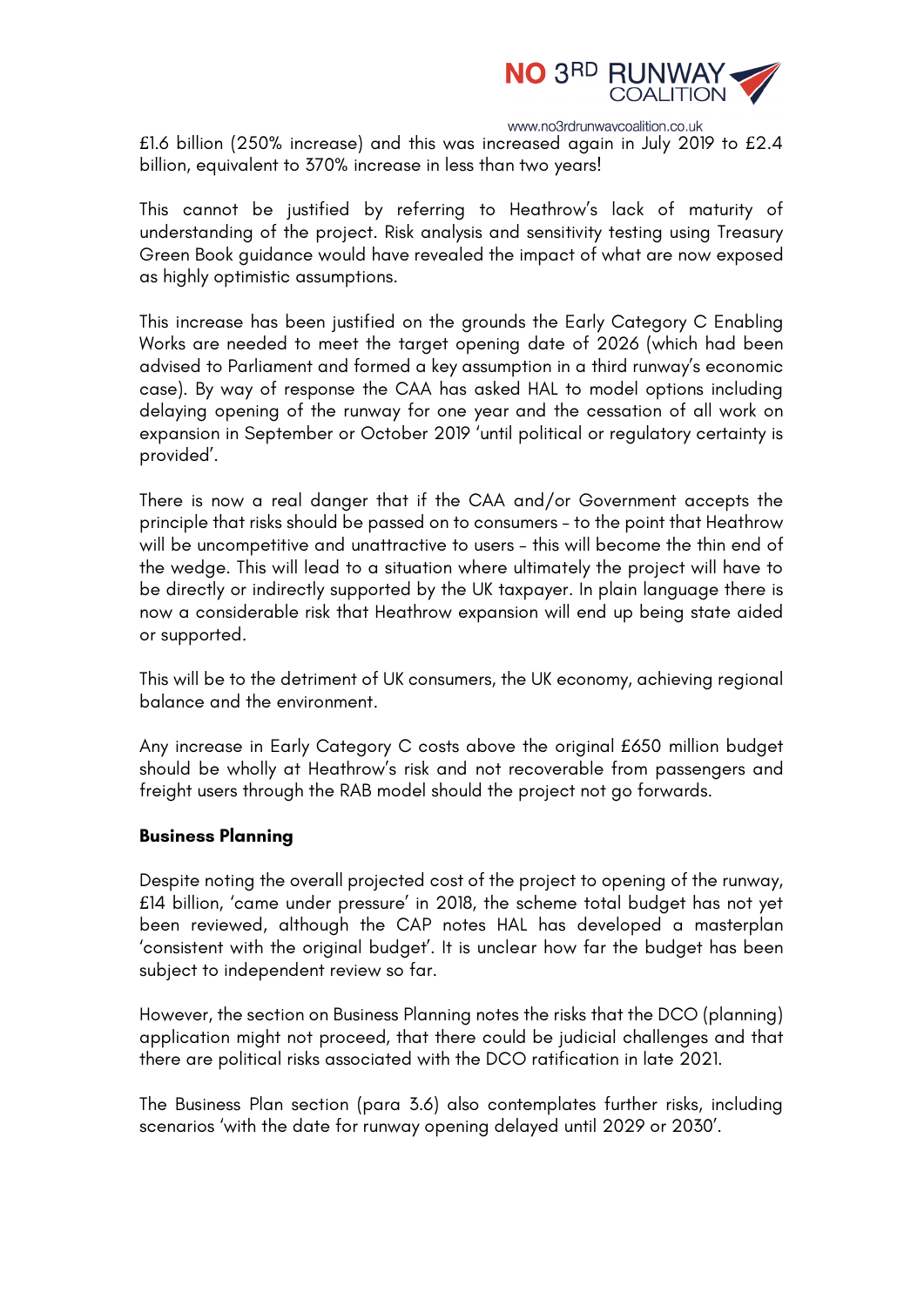

www.no3rdrunwaycoalition.co.uk

It is clear there are distinct possibilities of reverse transference of risk, substantial cost overruns and significant delays to the project.

The CAA should now take a step back and commission an arms-length, fully independent audit of HAL's Business Plan in terms of the overall total cost estimate, the programme and the project risks. This should include a reappraisal of the net economic case in the light of WHO 2018 guidance on community noise, other recent research related to the health impacts of aviation and recent Government commitments in respect of climate change.

This review should include a full Treasury Green Book appraisal involving a comprehensive risk analysis (reflecting factors such as possible optimism bias) of potential total cost outcomes, impacts on user fees, timetable, climate change implications and environmental impacts.

Until this work has been undertaken and reported back to Parliament, as intimated in Para 2.16, there should be cessation of all work on expansion in September or October 2019 until political and regulatory certainty is provided.

Finally, the Government should reach a final position on how surface access costs should be allocated (given the huge divergence of the parties' positions).

After this work has been done, if it is agreed the scheme should still proceed, the Government should make it absolutely clear that no further cost or programme overruns will be countenanced and that the scheme will not be facilitated or bailed out in any shape or form by the UK taxpayer.

#### **Implications for Government**

The great majority of the 'sunk costs' (Category B and early C) that would arise in the event of the ANPS not proceeding – now estimated at a total £2.9 billion – would be recoverable from airport users under the RAB model.

However, Heathrow already has practically the highest user fees in the world and this position will be exacerbated if HAL's proposals are accepted.

For this and other reasons this represents an unacceptable reverse transference of risk – ostensibly initially back on consumers - but on a wider basis potentially back on the UK taxpayer and the UK economy.

The information set out in CAP 1819 actually gives rise to wider and more serious concerns:

• What confidence can there be in the £14 billion overall budget being maintained given the vast increases in B and C budgets now being requested - to hit a timetables and milestones previously assured and reported to Parliament (also now open to question)?